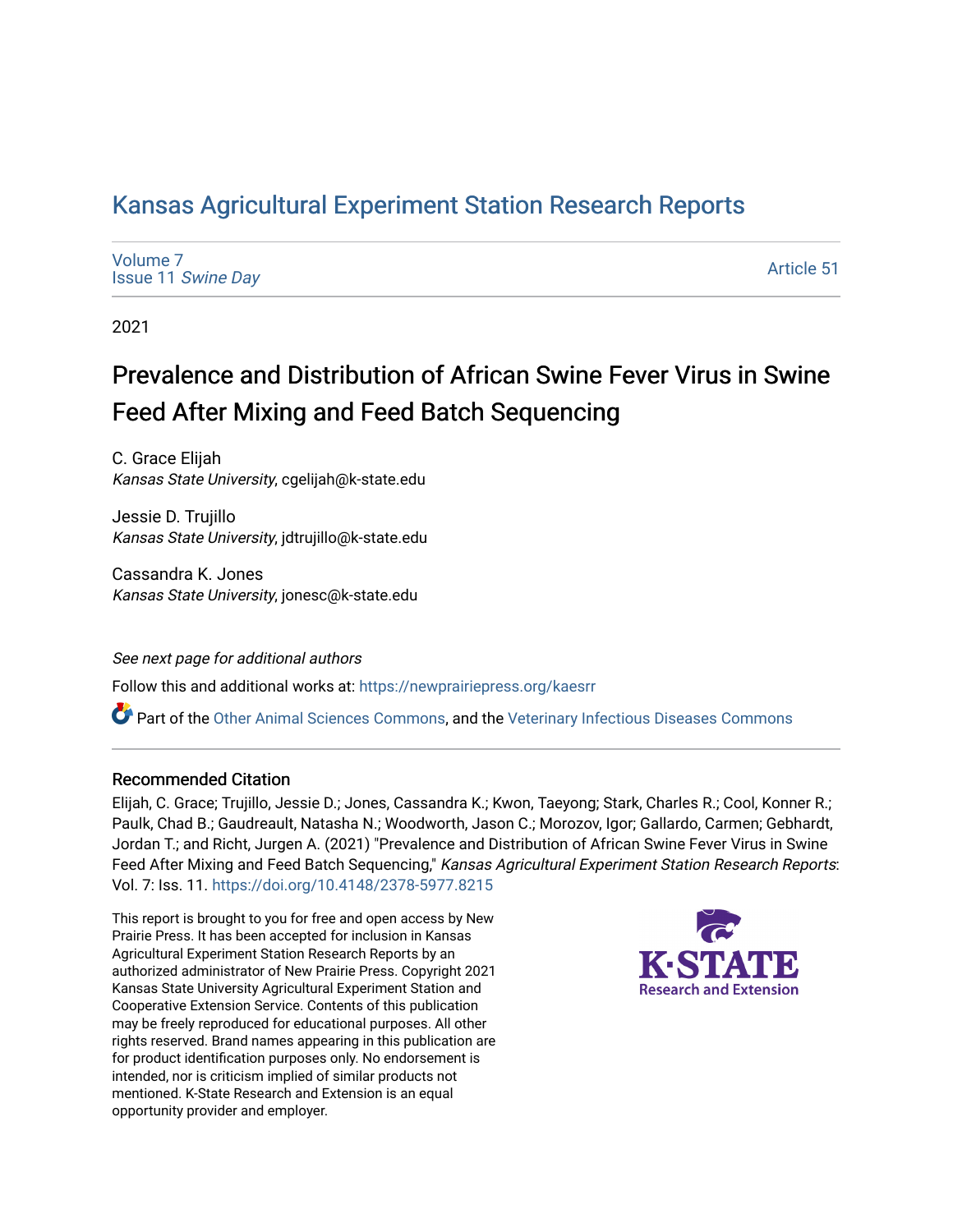# Prevalence and Distribution of African Swine Fever Virus in Swine Feed After Mixing and Feed Batch Sequencing

# **Abstract**

As the United States maintains trade with countries where African swine fever virus (ASFV) is endemic, it is critical to have methods that can detect and mitigate the risk of ASFV in potentially contaminated feed or ingredients. Therefore, the objectives of this study were to 1) evaluate feed batch sequencing as a mitigation technique for ASFV contamination in a feed mill, and 2) determine if a feed sampling method could identify ASFV following experimental inoculation. Batches of feed were manufactured in a BSL-3Ag room at Kansas State University's Biosafety Research Institute in Manhattan, KS. First, the pilot feed manufacturing system mixed, conveyed, and discharged an ASFV-free diet. Next, a diet was manufactured using the same equipment, but contained feed inoculated with ASFV for a final

concentration of 5.6 × 10<sup>4</sup> TCID<sub>50</sub>/g. Then, four subsequent ASFV-free batches of feed were manufactured. After discharging each batch into a biohazard tote, 10 samples were collected in a double 'X' pattern. Samples were analyzed using a qPCR assay specific for the ASFV p72 gene to determine the cycle threshold (Ct) and log<sub>10</sub> genomic copy number (CN)/g of feed. Batch of feed affected the qPCR Ct values ( $P < 0.0001$ ) and the log<sub>10</sub> genomic CN/g ( $P < 0.0001$ ) content of feed. Feed samples obtained after manufacturing the ASFV-contaminated diet contained the greatest ( $P < 0.05$ ) amounts of ASFV p72 DNA across all criteria. Quantity of ASFV p72 DNA decreased sequentially as additional batches of initially ASFV-free feed were manufactured, but it was still detectable after batch sequence 4, suggesting cross contamination between batches. This subsampling method was able to identify ASFV genetic material in feed samples using the PCR assay specific for the ASFV p72 gene. In summary, sequencing batches of feed decreases concentration of ASFV contamination in feed, but does not eliminate it. Bulk ingredients or feed can be accurately evaluated for ASFV contamination by collecting 10 evenly distributed subsamples, representing 0.05% of the volume of the container, using the sampling method described herein.

# Keywords

swine, African swine fever virus, feed safety

# Creative Commons License



This work is licensed under a [Creative Commons Attribution 4.0 License](https://creativecommons.org/licenses/by/4.0/).

# Cover Page Footnote

Appreciation is expressed to the staff at the Biosecurity Research Institute at Kansas State University for helping with the project. Funding for this was obtained from the NBAF Transition Funds from the state of Kansas and by the Swine Health Information Center (SHIC), the Department of Homeland Security Center of Excellence for Emerging and Zoonotic Animal Diseases under grant number HSHQCD 16-A-B0006 and the AMP Core of the NIGMS COBRE Center on Emerging and Zoonotic Infectious Diseases (CEZID) under award number P20GM13044.

# Authors

C. Grace Elijah, Jessie D. Trujillo, Cassandra K. Jones, Taeyong Kwon, Charles R. Stark, Konner R. Cool, Chad B. Paulk, Natasha N. Gaudreault, Jason C. Woodworth, Igor Morozov, Carmen Gallardo, Jordan T. Gebhardt, and Jurgen A. Richt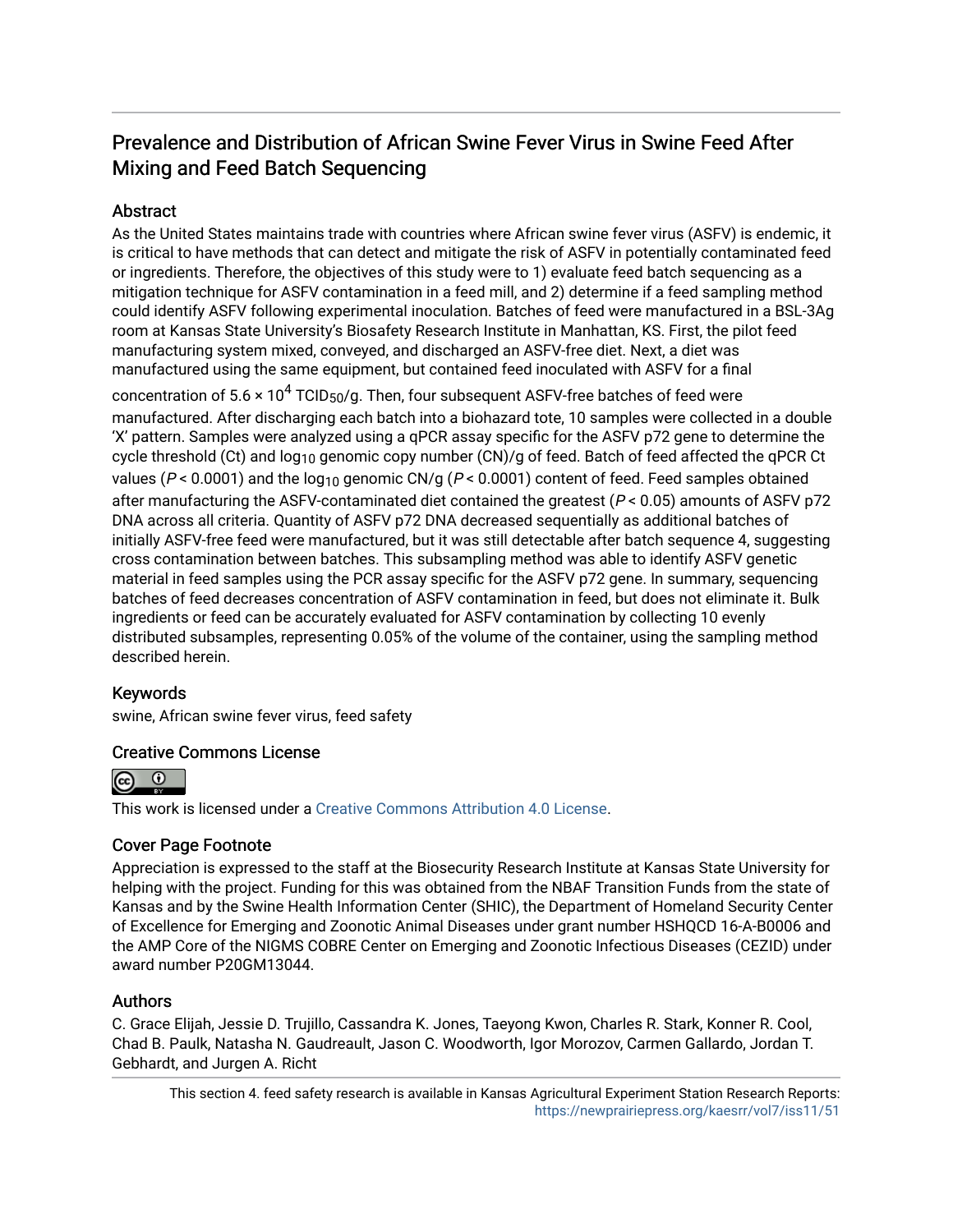

# Prevalence and Distribution of African Swine Fever Virus in Swine Feed After Mixing and Feed Batch Sequencing1

*C. Grace Elijah,2 Jessie D. Trujillo,2,3 Cassandra K. Jones,4 Taeyong Kwon,2,3 Charles R. Stark, Konner R. Cool,2,3 Chad B. Paulk, Natasha N. Gaudreault,2,3 Jason C. Woodworth,4 Igor Morozov,2,3 Carmina Gallardo,5 Jordan T. Gebhardt,2 and Jurgen A. Richt2,3*

# Summary

As the United States maintains trade with countries where African swine fever virus (ASFV) is endemic, it is critical to have methods that can detect and mitigate the risk of ASFV in potentially contaminated feed or ingredients. Therefore, the objectives of this study were to 1) evaluate feed batch sequencing as a mitigation technique for ASFV contamination in a feed mill, and 2) determine if a feed sampling method could identify ASFV following experimental inoculation. Batches of feed were manufactured in a BSL-3Ag room at Kansas State University's Biosafety Research Institute in Manhattan, KS. First, the pilot feed manufacturing system mixed, conveyed, and discharged an ASFV-free diet. Next, a diet was manufactured using the same equipment, but contained feed inoculated with ASFV for a final concentration of  $5.6 \times 10^4 \text{TCID}_{\text{so}}/\text{g}$ . Then, four subsequent ASFV-free batches of feed were manufactured. After discharging each batch into a biohazard tote, 10 samples were collected in a double 'X' pattern. Samples were analyzed using a qPCR assay specific for the ASFV p72 gene to determine the cycle threshold (Ct) and  $\log_{10}$  genomic copy number (CN)/g of feed. Batch of feed affected the qPCR Ct values ( $P < 0.0001$ ) and the log<sub>10</sub> genomic CN/g ( $P < 0.0001$ ) content of feed. Feed samples obtained after manufacturing the ASFV-contaminated diet contained the greatest (*P* < 0.05) amounts of ASFV p72 DNA across all criteria. Quantity of ASFV p72 DNA decreased sequentially as additional batches of initially ASFV-free feed were manufactured, but it was still detectable after batch sequence 4, suggesting cross contamination between batches. This subsampling method was able

 $1$  Appreciation is expressed to the staff at the Biosecurity Research Institute at Kansas State University for helping with the project. Funding for this was obtained from the NBAF Transition Funds from the state of Kansas and by the Swine Health Information Center (SHIC), the Department of Homeland Security Center of Excellence for Emerging and Zoonotic Animal Diseases under grant number HSHQCD 16-A-B0006 and the AMP Core of the NIGMS COBRE Center on Emerging and Zoonotic Infectious Diseases (CEZID) under award number P20GM13044.

<sup>2</sup> Department of Diagnostic Medicine/Pathobiology, College of Veterinary Medicine, Kansas State University.

<sup>&</sup>lt;sup>3</sup> Center of Excellence for Emerging and Zoonotic Animal Disease, College of Veterinary Medicine, Kansas State University.

<sup>4</sup> Department of Animal Sciences and Industry, College of Agriculture, Kansas State University.

<sup>5</sup> Instituto Nacional de Investigación y Technología Agraria y Alimentaria, Animal Health Research Centre, Madrid, Spain.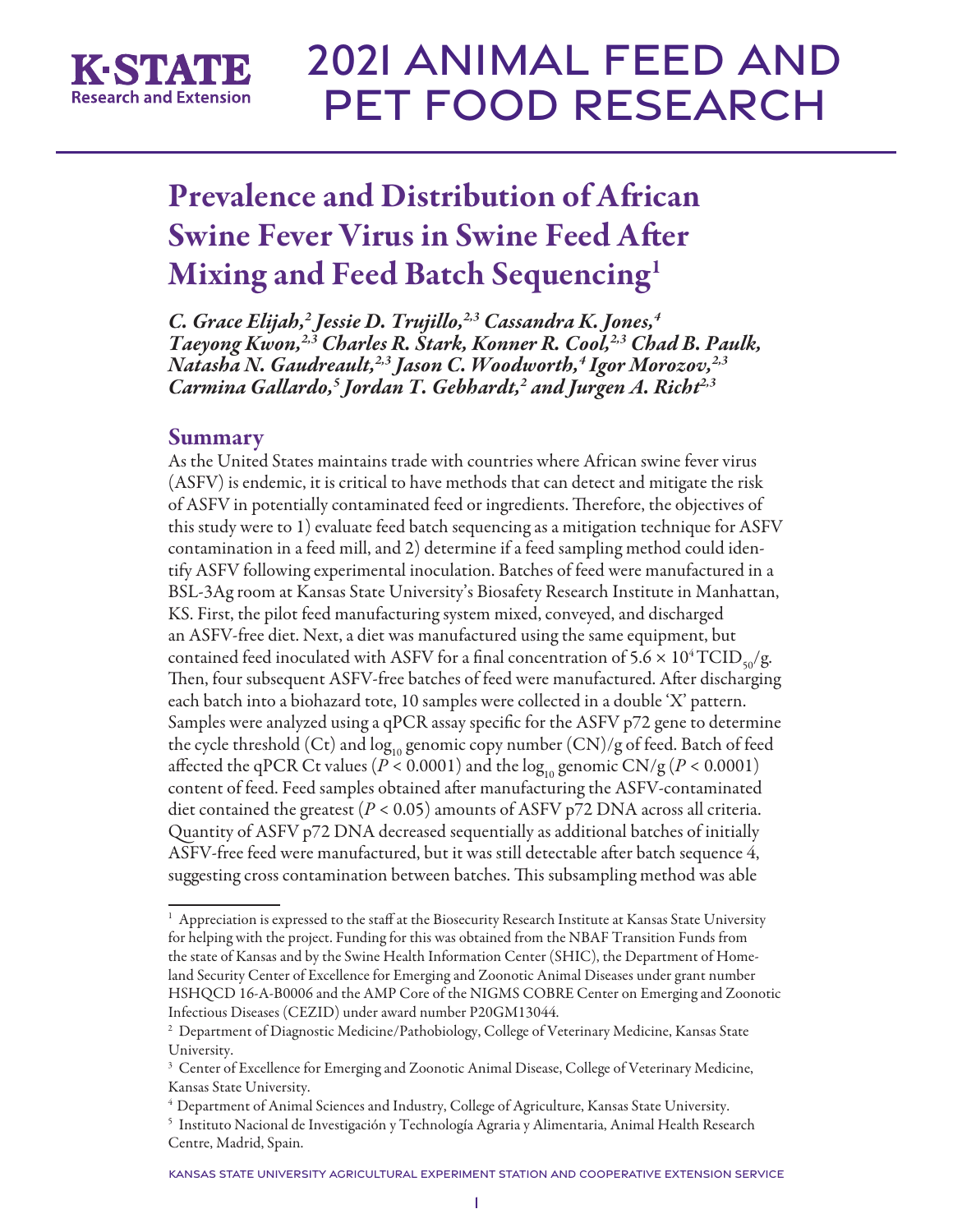to identify ASFV genetic material in feed samples using the PCR assay specific for the ASFV p72 gene. In summary, sequencing batches of feed decreases concentration of ASFV contamination in feed, but does not eliminate it. Bulk ingredients or feed can be accurately evaluated for ASFV contamination by collecting 10 evenly distributed subsamples, representing 0.05% of the volume of the container, using the sampling method described herein.

# Introduction

The porcine epidemic diarrhea virus (PEDV) outbreak of 2013–2014 was the first major disease outbreak to suggest a potential link between contaminated feed and pathogen transmission in pigs.6 This hypothesis was never unequivocally proven. Recently, biosecurity practices have been heavily emphasized to protect the supply chain for swine feed in the United States (US). Research has continued to demonstrate that the risk for feed-based virus transmission extends beyond PEDV and could include viruses such as African swine fever virus (ASFV), foot and mouth disease virus (FMDV), or classical swine fever virus (CSFV).7,8 The US maintains trade relationships with a number of countries that are now in ASFV-endemic regions, leading to concerns that ASFV may enter the US through the feed supply chain or other avenues. It has been hypothesized that the same methods which demonstrated appropriate sensitivity and specificity for PEDV detection in feed may be applicable to ASFV. Furthermore, it has been suggested that mitigation measures common in PEDV, such as feed batch sequencing to reduce viral concentration, may be equally effective with ASFV. However, both of these strategies have never been evaluated. Therefore, the objectives of this study were to 1) determine if a common sampling strategy could consistently detect ASFV in feed, and 2) evaluate if feed batch sequencing could serve as a potential mitigation technique for ASFV contamination during feed manufacturing.

# Materials and Methods

# *General*

The study was conducted at the Biosecurity Research Institute (BRI) at Kansas State University (K-State) in Manhattan, KS, with approval by K-State's Institutional Biosafety Committee (project approval #1427.1). The feed manufacturing process was done within a biosafety level (BSL)-3Ag animal room; the laboratory work was done within a BSL-3+ laboratory space. Neither humans nor animals were used as research subjects in this experiment, so relevant approvals were not applicable.

# *Inoculation*

To prepare the inoculum, 8.5 mL of pooled blood treated with ethylendiaminetetraacetic acid (EDTA) from ASFV-infected pigs was mixed in RPMI media to

<sup>6</sup> USDA-APHIS. United States Department of Agriculture Animal and Plant Health Inspection Service Veterinary Services (2015). Swine enteric coronavirus introduction to the United States: Root cause investigation report. Accessed February 24, 2021.

<sup>7</sup> Dee, S. A., Bauermann, F. V., Niederwerder, M. C., Singrey, A., Clement, T., de Lima, M., ... & Petrovan, V. (2018). Survival of viral pathogens in animal feed ingredients under transboundary shipping models. PloS ONE, 13(3). doi:10.1371/journal.pone.0194509.

<sup>8</sup> Stoian, A. M. M., Petrovan V., Constance, L. A., Olcha, M., Dee, S., Diel, D. G., Sheahan, M. A., Rowland, R. R. R., Patterson, G., & Niederwerder, M. C. (2020). Stability of classical swine fever virus and pseudorabies virus in animal feed ingredients exposed to transpacific shipping conditions. Transboundary and Emerging Diseases, 00, 1-10. doi:10.1111/tbed.13498.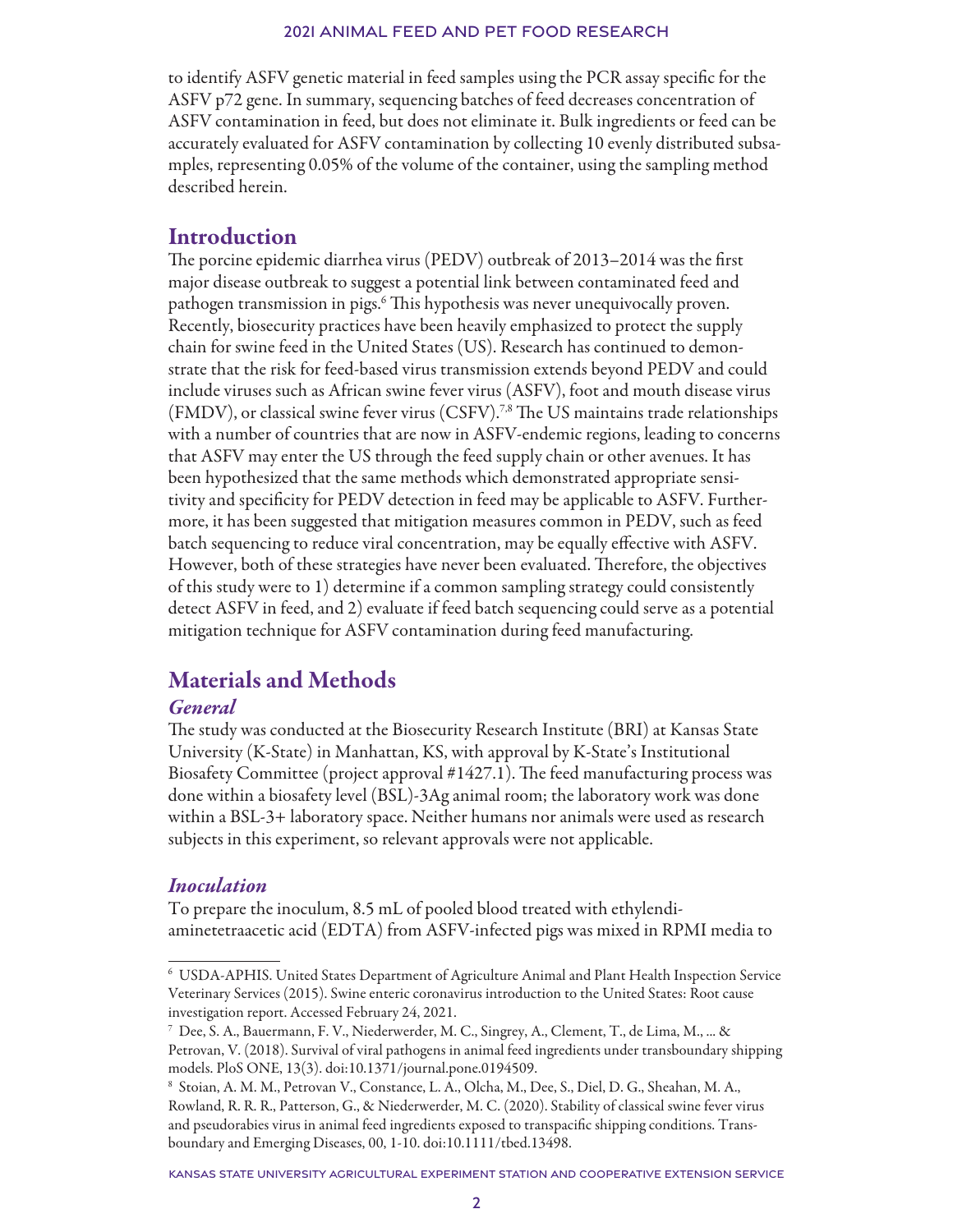prepare 530 mL of virus inoculum at the final concentration of 2.7  $\times$  10<sup>6</sup> TCID<sub>50</sub>/mL of ASFV genotype II virus (strain Armenia 2007).

# *Manufacture and sampling*

Feed was manufactured in the following order of events:

*Negative control (Batch 1):* To prime the feed mill, a 55-lb batch of ASFV-free feed was mixed in a 110-lb capacity (0.12 yard<sup>3</sup>) steel electric paddle mixer (H.C Davis Sons Manufacturing, model # SS-L1; Bonner Springs, KS). The feed was mixed for 5 minutes then discharged at a rate of approximately 10 lb/min into the bucket elevator conveyor (Universal Industries, Cedar Falls, IA) that carried 74 buckets (each 44.8 in.3 ) of feed. The feed was conveyed and discharged through a downspout into a biohazard tote.

*Positive control (Batch 2) - ASFV-contaminated feed:* Upon completion of priming the system with the initial batch of ASFV-free feed, 530 mL of a genotype II ASFV (strain Armenia 2007) at a concentration of 2.7  $\times$  10<sup>6</sup> TCID<sub>50</sub>/mL was then mixed with 10.3 lb of feed in an 11-lb stainless steel mixer (Cabela's Inc., Sidney, NE) to make 11.5 lb of ASFV-contaminated feed. This mixture was subsequently added to 44 lb of feed, resulting in a final ASFV concentration of  $5.6 \times 10^4$  TCID<sub>50</sub>/g, and then mixed, conveyed, and discharged using the same equipment and procedures as previously described for the negative control.

*Sequences 1-4 (Batch 3, 4, 5, and 6):* Following discharge of the ASFV-contaminated batch of feed, the same process of mixing, conveying, and discharging 55-lb batches of ASFV-free feed was repeated 4 additional times.

After a batch of feed was discharged, 10 feed samples were collected as previously described by Jones et al.<sup>9</sup> Briefly, the 10 samples, up to 100 g in weight, were taken from the feed that had been discharged in a biohazard tote through two 'X' patterns. To achieve this pattern, the biohazard tote was divided into two halves and in each half, two diagonal lines were imagined in the researcher's mind from corner to corner to make an 'X'. Samples were taken from the corners of each half along with a sample from the middle where the two imaginary diagonal lines crossed. The 10 samples were not mixed together but analyzed in separate PCR reactions. This sampling technique resulted in a grand total of 60 feed samples for the entirety of the experiment.

# *Laboratory analysis*

Feed samples were tested at a BSL-3+ laboratory in the BRI. Ten g of each feed sample was put in a tube, suspended with 35 mL of phosphate buffered saline (PBS), and the tube was capped, inverted, and incubated overnight at 40°F. Approximately 10 mL of supernatant was recovered, aliquoted into 5 mL cryovials, and stored at -112°F until  $qPCR$  analysis. In preparation for magnetic bead-based DNA extraction, 500  $\mu$ L of PBS eluent was combined with 500 µL of Buffer AL (Qiagen, Germantown, MD), briefly vortexed, and incubated at 158°F for 10 min in an oscillating heat block. DNA extraction was carried out using the GeneReach DNA/RNA extraction kit on a Taco mini automatic nucleic acid extraction system (GeneReach, Boston, MA). The

<sup>9</sup> Jones, C., Stewart, S., Woodworth, J., Dritz S., & Paulk, C. (2020). Validation of sampling methods in bulk feed ingredients for detection of swine viruses. Transboundary and Emerging Diseases, 67, 1-5. doi:10.1111/tbed.13326.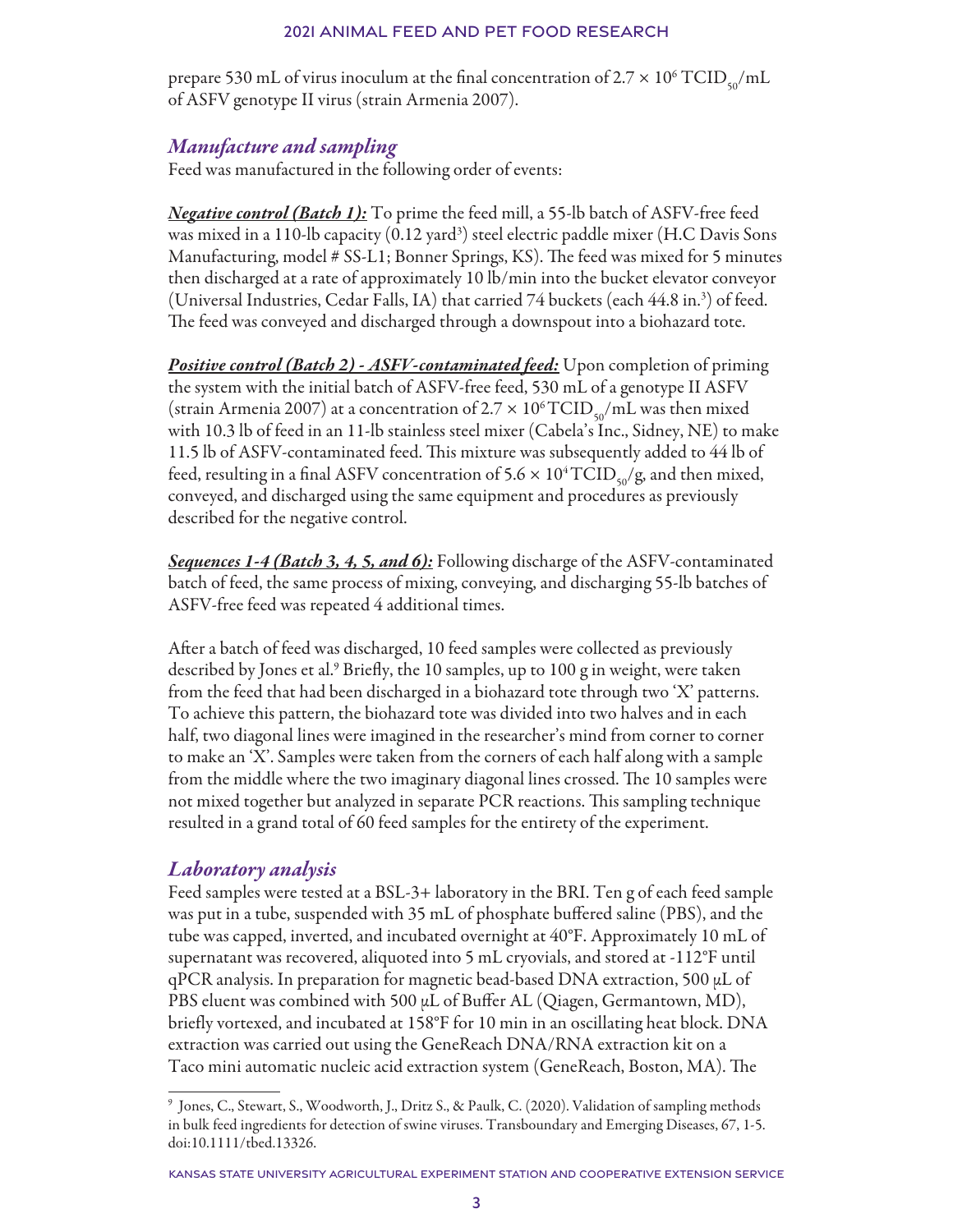extraction was performed according to the manufacturer's instructions with modifications. Briefly, 200µL of AL/sample lysate was transferred to column A of the Taco deep-well extraction plate which contained 500 µL of the GeneReach lysis buffer and 50  $\mu$ L of magnetic beads, followed by addition of 200  $\mu$ L of molecular grade isopropanol (ThermoFisher Scientific, Waltham, MA). The extraction consisted of two washes with 750  $\mu$ L of wash buffer A, one wash with 750  $\mu$ L wash buffer B, and a final wash with 750 µL of 200 proof molecular grade ethanol (ThermoFisher Scientific). After a 5-min drying time, DNA was eluted with 100 µL elution buffer and subsequently transferred into 1.5 mL DNA/RNA-free centrifuge tubes for storage. A partial sequence of the ASFV p72 gene cloned into plasmid Bluescript II and PCR-grade water was included in sample processing as a positive and negative control, respectively.

Real-time quantitative PCR (qPCR) was carried out using primers and probes designed to detect the gene encoding for ASFV p72 and PerfeCTa FastMix II (Quanta Biosciences, Gaithersburg, MD) on the CFX96 Touch Real-Time PCR Detection System (Bio-Rad, Hercules, CA). The qPCR reactions were performed in duplicate with each well containing 5 µL of template DNA, 0.2 µL (200nM) of each primer (Integrated DNA Technology, Coralville, IA), and 0.4 µL (200nM) of FAM probe (Thermo Fisher Scientific) in a total reaction volume of 20  $\mu$ L. Thermocycling conditions were 203°F for 5 min, followed by 45 cycles of 203°F for 10 s and 140°F for 1 min.

The ASFV p72 genomic copy numbers (CN) were calculated using reference standard curve methodology using a reference standard curve composed from 10-fold serial dilutions performed in triplicate of the quantitated ASFV p72 plasmid DNA control. The CN for samples was mathematically determined using the PCR-determined cycle threshold (Ct) for ASFV p72 (two PCR well replicates) and the slope and intercept of the ASFV p72 DNA standard curve. Genomic CN/g for each sample were calculated from CN/mL.

# *Statistical analysis*

Statistical analysis for this study was performed using R programming language [Version 3.6.1 (2019-07-05), R Core Team, R Foundation for Statistical Computing, Vienna, Austria]. The experimental unit for this study was the feed sample. Each feed sample had one extraction for the qPCR assay and each extraction was run in duplicate for qPCR analysis with the exception of samples from batch 2 in which each feed sample had two extractions for the qPCR assay. Both extractions were run in duplicate for qPCR analysis as an initial assessment to evaluate the variability present within the extraction and amplification procedures. Samples were considered qPCR-positive if 2 of 2 qPCR reactions had detectable ASFV DNA, suspect if 1 of 2 qPCR reactions had detectable ASFV DNA, and non-detected if 0 of 2 qPCR reactions had detectable ASFV DNA.

Response values for the ASFV p72 gene were analyzed using a linear mixed model fit using the lme function in the nlme packing using a normal distribution with a fixed effect of batch and a random effect of sample to indicate the appropriate level of experimental replication given the duplicate qPCR analysis of feed samples. Results of Ct and genomic CN/g are reported as least squares means  $\pm$  standard error of the mean. Samples not containing detectable ASFV DNA were assigned a value of 45 because that was the greatest number of cycles the qPCR assay performed before concluding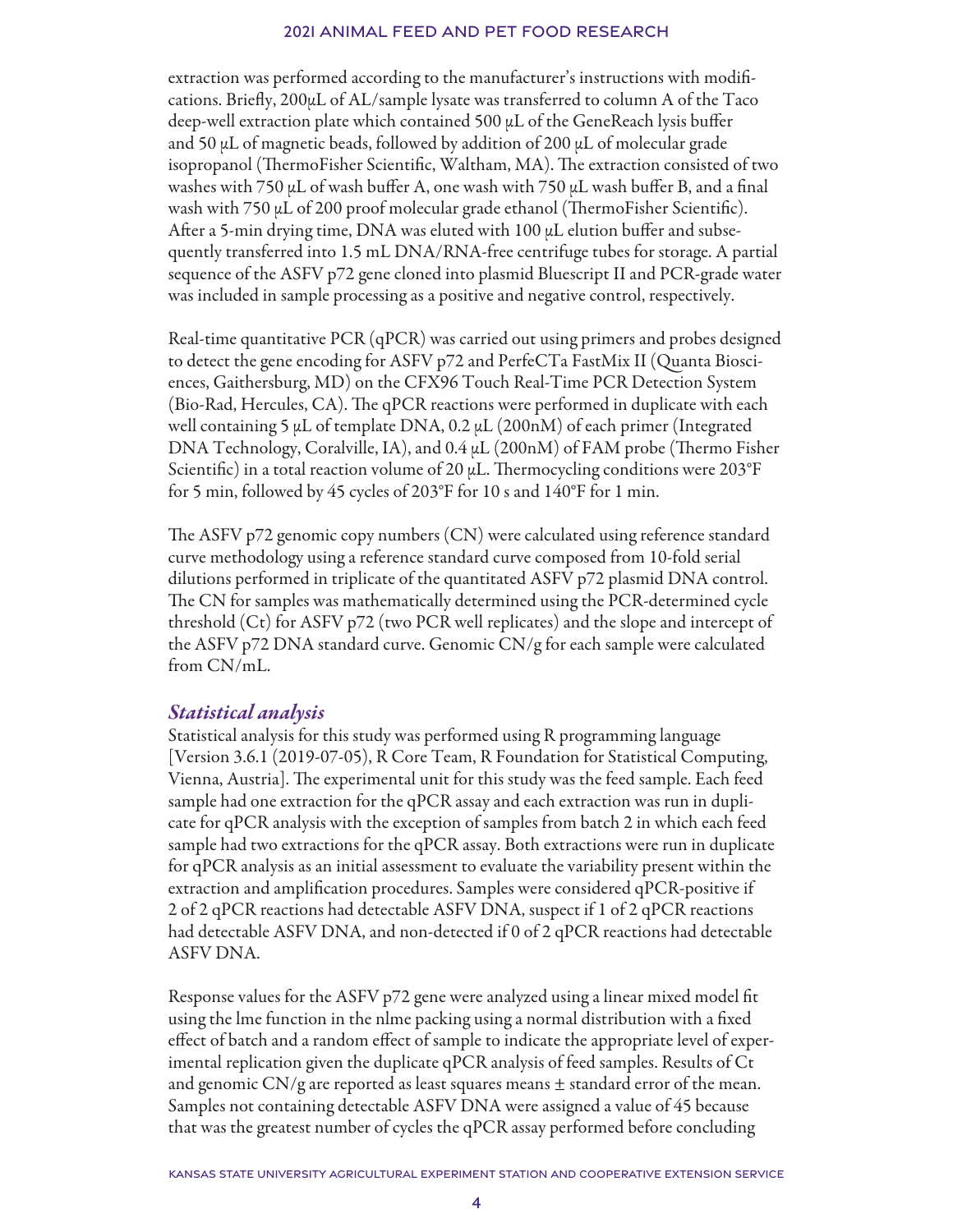a sample did not have detectable ASFV DNA. Genomic CN/g data were normalized prior to analysis using a log<sub>10</sub> transformation. All statistical models were evaluated using visual assessment of studentized residuals and models accounting for heterogeneous residual variance were used when appropriate. A Tukey multiple comparison adjustment was incorporated when appropriate. Results were considered significant at  $P \le 0.05$ .

# Results and Discussion

After the ASFV-positive batch of feed was manufactured, all feed samples had detectable ASFV p72 genetic material (Table 1). The number of samples with detectable ASFV p72 genetic material decreased with each subsequent batch. However, by sequence 4, feed samples still contained detectable ASFV p72 genetic material. In terms of the presence of ASFV DNA, the batch of feed affected the Ct value (*P* < 0.0001) and the  $\log_{10}$  genomic CN/g ( $P < 0.0001$ ) of samples, with samples taken from the feed manufactured with direct contamination with ASFV containing the greatest amount of ASFV p72 genetic material (*P* < 0.05). Sequence 1 had lower levels of ASFV DNA detected compared to the positive control batch  $(P < 0.05)$ , and sequence 4 had a lower ASFV DNA quantity than both the positive control and sequence 1 (*P* < 0.05). The levels of detectable ASFV DNA in sequence 2 and 3 were intermediate between sequence 1 and 4.

In general, the quantity of detected ASFV p72 DNA decreased sequentially as additional batches of feed were manufactured. However, detection of ASFV p72 DNA was still possible after 4 sequences of ASFV-free feed showing that cross contamination between batches occurred. This suggests that flushing a feed mill with ASFV-free feed after an ASFV-contaminated feed batch will reduce the amount of ASFV in the feed but won't eliminate the virus entirely. The current study's findings also suggest that the X pattern sampling technique used was able to identify ASFV contamination within batches of feed.

*Brand names appearing in this publication are for product identification purposes only. No endorsement is intended, nor is criticism implied of similar products not mentioned. Persons using such products assume responsibility for their use in accordance with current label directions of the manufacturer.*